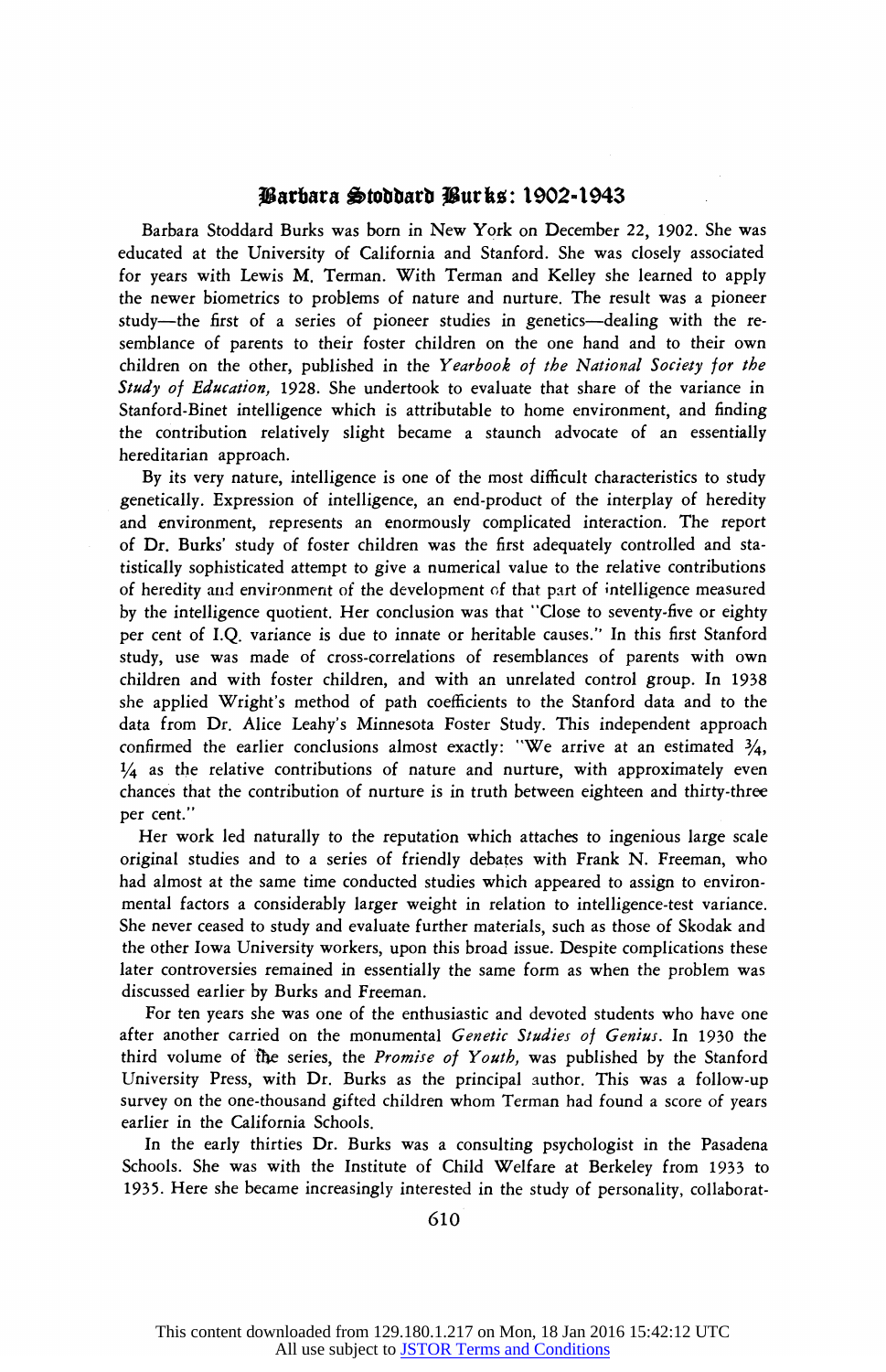**ing with Mary Cover Jones in a monograph on Personality Development in Childhood.** 

**When the Social Science Research Council appointed a committee in 1935 to make a systematic study of "competitive and cooperative habits," the committee designated Dr. Burks a collaborator whose special duty Was to draw together all the research bearing on the personality factors which enter into competition and cooperation. The result was an exhaustive report placed in mimeographed form in the hands of interested scholars, indicating nature-nurture factors in these broad human dispositions.** 

**She was in the same year awarded a fellowship of the General Education Board for study of child development and education in Europe. This led to several months residence in Geneva in intimate contact with the Piaget group, where she conducted researches on egocentrism in childhood. This led to a broadening in socialscience perspective which became conspicuous in subsequent work.** 

**Returning to America in 1936, Dr. Burks was appointed Research Associate of the Carnegie Institution of Washington at Cold Spring Harbor, New York. Her assignment there was to assay the value of the large collection of human pedigrees at the Genetics Record Office. For some 25 years records of a great many human characteristics, compiled in various ways, had been accumulated. These records were of doubtful value for genetic research. Many of the pedigree-charts had been filled out by individuals seeking information, individuals whose limited knowledge of medicine, of genetics, and of the rules of evidence tempered the validity of their material. In an ingenious series of experiments Dr. Burks showed that certain characteristics had been accurately enough reported to justify their use in research studies, while many other characteristics had been so inaccurately reported that valid conclusions could not be drawn from them. This survey brought to light a number of interesting genetic problems, some of which she analyzed and published. Several other studies are still in progress and, as it is hoped, will be published later.** 

**This wealth of material contained a number of pedigrees showing inheritance of more than one clearly defined characteristic. This gave Dr. Burks an opportunity to attack a problem which had long fascinated her, that of genetic linkage. She saw the production of human-linkage maps as essential in advancing the study of psychological characteristics in. man, through furnishing visible "markers" of chromosomes carrying genes important in the development of these characteristics. In association with Dr. Ruth Tolman (from 1931) she had sought to demonstrate an association of temperamental and physical traits in siblings showing unusual resemblance. The results were negative but the interest in the problem remained. In order to utilize in full the data available, Dr. Burks independently devised an ingenious method whereby autosomal (non-sex linked) linkage can be tested with sibling-pairs, involving only a single generation, and an estimate made of the crossover rate between linked genes. Among the pedigrees at Cold Spring Harbor were a number showing congenital tooth-deficiencies and hair-color. Beadle had suggested (1925) that these characteristics might be linked. With this new material, Dr. Burks demonstrated the existence of this linkage and published the first crossover rate between linked genes in man. A linkage between myopia and eye-color was also demonstrated. This marks an important advance in human genetics and one that will eventually put the genetic study of important pathological and psychological traits on a solid experimental base.**